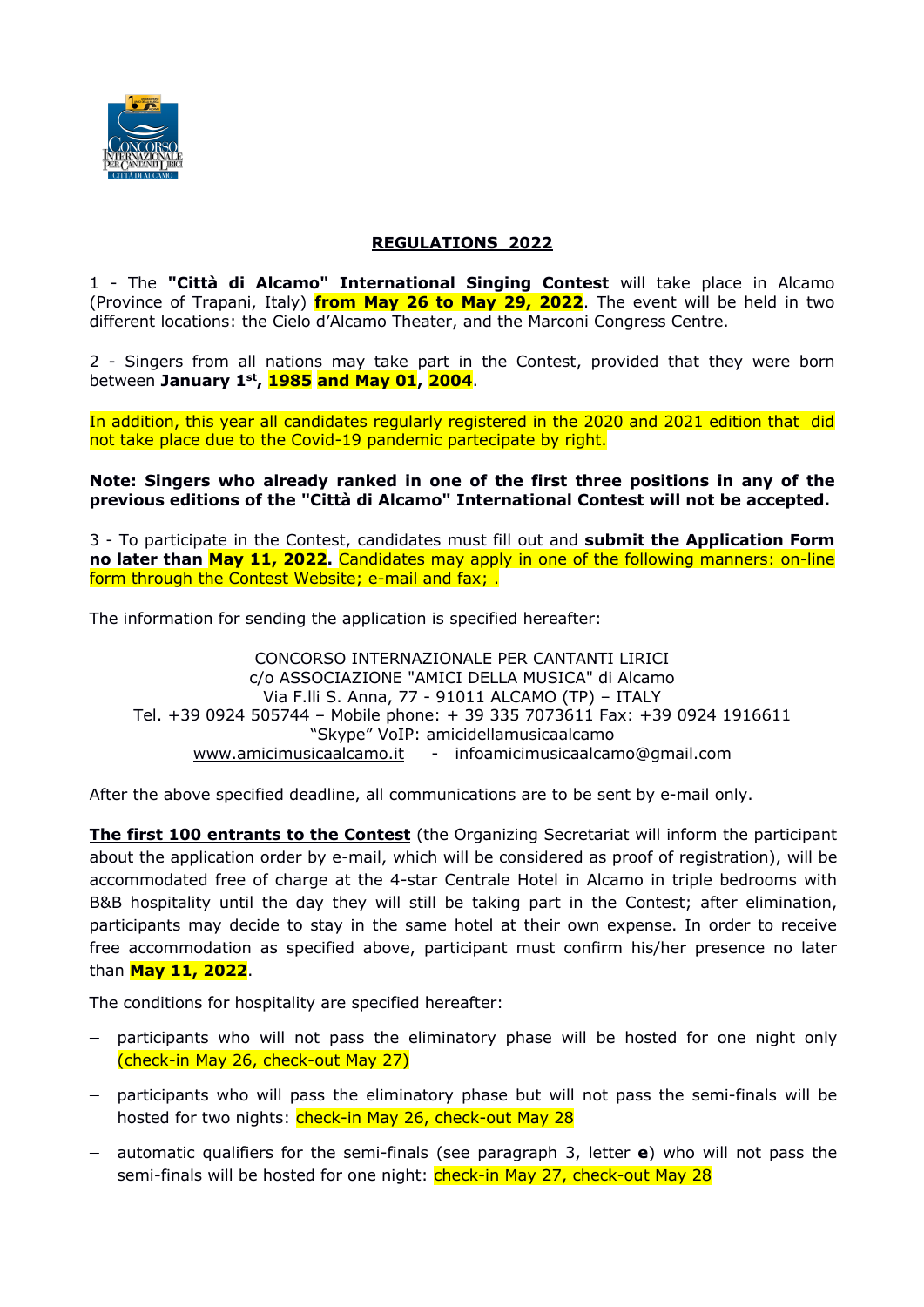- participants who will pass the eliminatory round and semi-finals but who will not pass the finals will be hosted for two nights (check-in May 26, check-out May 28)
- automatic qualifiers for the semi-finals who will pass the semi-finals but will not pass the finals will be accommodated for one night (check-in May 27, check-out May 28)
- participants who will pass the finals will be hosted until the day following the gala concert and/or award ceremony, i.e. until May 29, 2022 (date of check-out).

The above specified conditions are valid only for the **first 100 people** who will regularly submit the Application to the Contest, as proven by the e-mail that will be sent by the Organizing Secretariat.

The application form is to be completed in all parts. Failure to do so will imply impossibility to accept the application. The applicant must specify his/her: first and last name, place and date of birth, nationality, address, voice register, and e-mail address.

The following documents must be attached to the application form:

## **a) A copy of a valid identity card or passport;**

### **b) One recent passport-size white-background picture, and one full-body picture;**

**c) A CV specifying candidate's artistic activities,** including musical studies, awards obtained, professional activities;

**d) A list of the musical pieces which the participant intends to sing.** The composers of such six pieces must include no less than three different Italian composers. The list should specify in which phase the piece will be sung (Eliminatory Round, Semi-finals, Finals). Only one among the six pieces may be chosen by each participant from the operetta repertoire. Chamber arias, sacred arias, salon music and romances will not be allowed. Arias are to be sung by heart. While assessing each performance, the Jury will assign a higher score if the piece is sung in compliance with the original version (abiding by tonality and language), and integrally (with recitative, da capo and cabaletta), and according to lessons presented in critical editions. If two singers obtain the same score, the one who more closely abides by the prescriptions specified above will be preferred.

The Application Form should be thoroughly completed with all the information requested. For each musical piece it will be necessary to clearly specify: Author's first and last name, complete title of the Opera, and precise incipit of the Aria (approximate descriptions will not be accepted). In the event of wrong or lacking information in the Application Form, the Organizing Committee will not contact the Applicant to correct/add wrong/missing information. Hence, Applicants will be responsible to verify if their application and program has been accepted.

If a singer wishes to change the musical pieces specified in the application form, communication should be given by e-mail no later than may 13, 2022. Failure to inform the Organizing Committee before such deadline will imply that the applicant will have to sing the pieces initially specified in the Application Form.

Should an application be sent after the deadline, the Organizing Committee is entitled to freely decide whether to admit it or not.

**e) Automatic qualifiers to the semi-finals**: candidates having already ranked in one of the first three positions in any other International Singing Contest can be admitted directly to the semi-final phase. In this case, the list of pieces to be submitted must indicate **four** pieces **(by two Italian composers at least)**.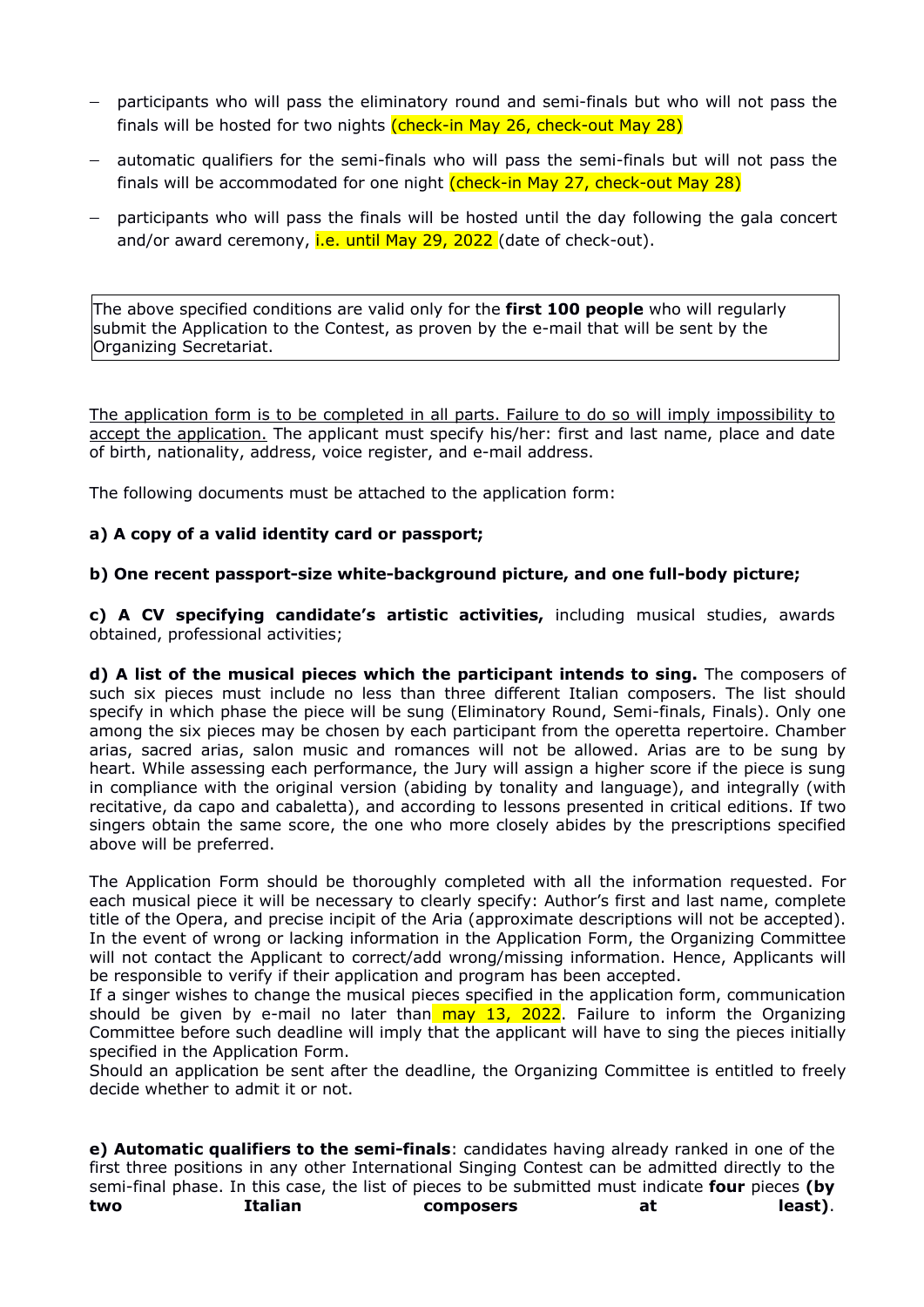All singers having the aforementioned requirements who decide to directly access the semifinal phase, must enclose a copy of the **certificate showing that the position achieved in the other international contest is one of the first three (the term "International" is to be clearly specified in the certificate)**. The copy of the certificate submitted is to be signed by the participant him/herself as proof of authenticity.

**f)** The finalists of the selections held abroad and in Italy of the 2022 edition of the "Città di Alcamo" Contest will directly be admitted to the semi-final phase. The list of pieces to be submitted must indicate **four pieces by no less than two different Italian composers.**

Performances will be open to the public. Pianists will be available to accompany singers. However, participants may choose to perform with their own pianist, provided that all expenses for such personal pianist are paid by the participant. In the event that a singer will not have the time to rehearse with a pianist or if organizational reasons prevent rehearsals between singer and pianist, such singer will be allowed to have a short meeting with pianist immediately before his/her impromptu performance.

4 – Participants who fail to be present at the roll-call will be excluded from the Contest, unless they provide a justified reason for their absence.

On the occasion of their first performance, all singers shall show a valid Identity Document to the Secretary Office and pay a **€ 100.00** administrative fee.

5 - Participants will be judged in compliance with the regulations approved for the Jury by the Board of Directors of the organizing body, i.e. the *Amici della Musica* Association of Alcamo. In all the phases of the Contest, the Jury will be entitled to: i) request a singer to perform only a part of a piece or his/her program, or ii) ask questions to the singers in order to better understand their artistic profiles; iii) ask the singer to perform again.

6 - **The first prize is indivisible.** The Technical Jury may decide not to award a prize if no candidate is considered to be of a proper artistic level. In addition, the Jury may decide to assign ex-aequo prizes, provided that the total sum awarded remains the same. The Jury has the right to request a singer to perform only a part of an aria or his/her program, or that he/she performs again, and can ask questions to better understand his/her artistic profile.

After the conclusion of the final phase, the Jury will take the minutes regarding its decisions. Then the Jury will post the names of the winners, prize awardees and grant awardees, without disclosing the order in which the winners have ranked. The place-list will be announced during the Gala Concert.

All Jury's decisions are to be considered undisputable and irrevocable. By participating in the contest, singers acknowledge to accept all Jury's decisions.

7 - The winners of the Contest shall participate in the **Gala Concert** that will be held at the Cielo d'Alcamo Theatre on **Sunday, May 29, 2022.** Failure to participate in the Gala Concert will imply loss of prize. Grant Awardees and those receiving a Special Prize will not be considered winners; therefore they may be allowed to sing for the Gala Concert only if the Technical Jury so decides.

The program of the Concert will be established as per the Technical Jury's unquestionable choice, and will specify the pieces to be sung by the winners (or by prize and grant awardees, should any of them perform). Each singer will be accompanied by a pianist.

8 - Participants are not entitled by any means to request compensation for performing on the final evening, or in the event that their performance is broadcasted on radio or television. The Gala Concert will be filmed, and the video can be purchased by the winners, prize and grant awardees example and the for the personal personal and the subset of the second terms of the second terms of t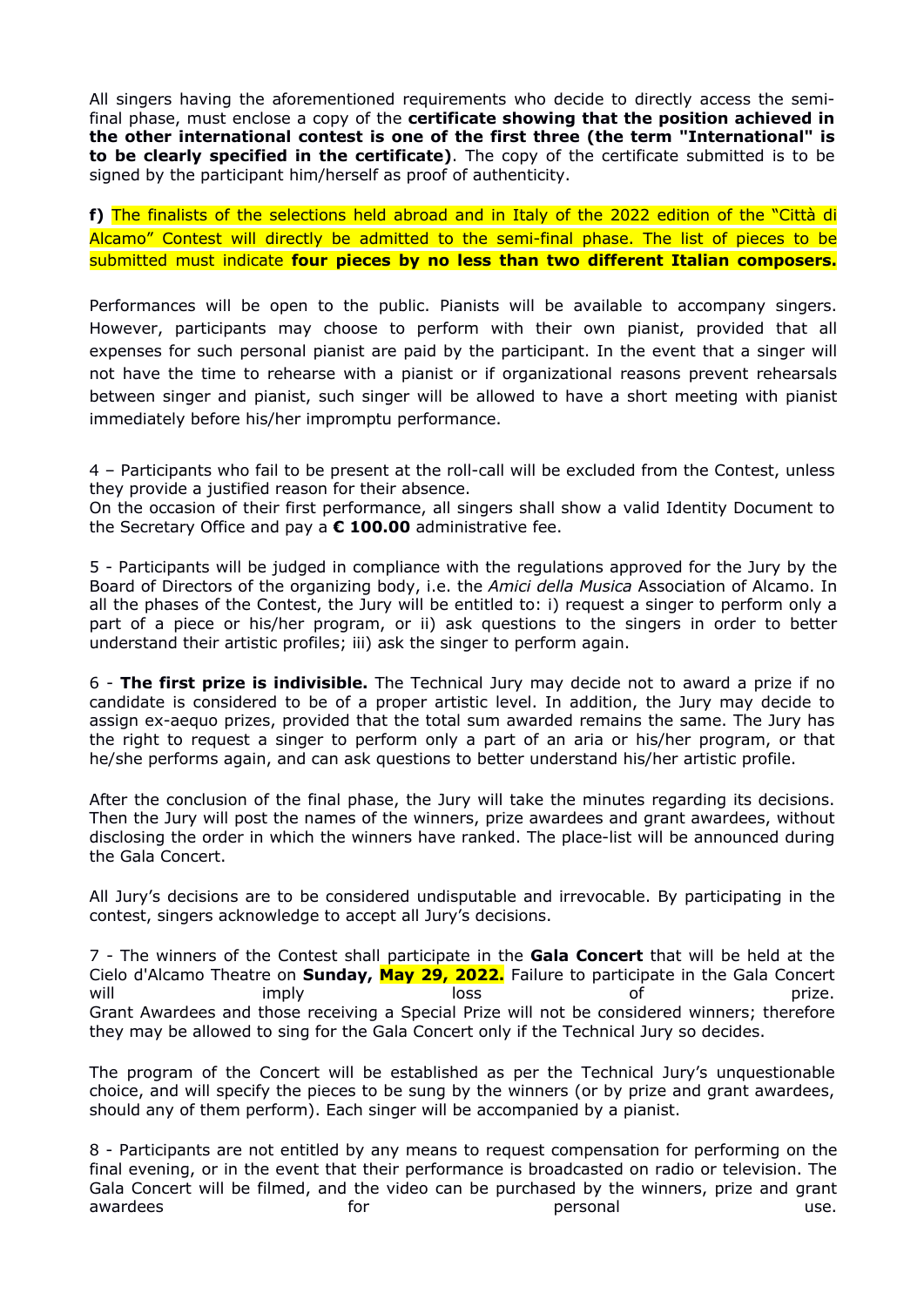Winners will receive a Diploma of Honour. All the other participants will receive a Participation Certificate.

9 - The Organizing Committee will be headed by the Association's Interim President.

The Committee has the right to cancel the contest in case of events beyond its control (Pandemic ,war...). All parties concerned will be timely informed of all changes, if any.

10 - Participation in the contest involves unconditional acceptance of these regulations. Should any complaint arise, only the Italian text will be considered valid. Place of jurisdiction: Court of Trapani.

For all matters not included in these regulations, the decision will be made by the Organizing Committee.

11 - In compliance with Legislative Decree No. 196 of June 30, 2003, all the data obtained will be processed only for the purposes related to this contest and according to the applicable laws. Should a participant desire to update, cancel, modify or integrate his/her personal information, please write to: infoamicimusicaalcamo@gmail.com

### **CONTEST PHASES**

### **1. ELIMINATORY ROUND: Thursday, May 26.**

All participants are to be present at the Cielo d'Alcamo Theatre for the roll-call. **A drawing will immediately follow of a letter for establishing the order of performances based on the initial letter of singers' last name. This order will remain the same for the three phases of the Contest**.

In the event that a singer will not have the time to rehearse with a pianist or if organizational reasons prevent rehearsals between singer and pianist, such singer will be allowed to have a short meeting with pianist immediately prior to his/her impromptu performance.

Note: The time of the roll call for this phase will be notified to the participants by e-mail and on the Contest's Facebook page.

Each singer will perform the **two pieces** that he/she has chosen for the Eliminatory Round as indicated in his/her Application Form. The pianist will verify that the arias comply with the two ones specified in the Application Form. At the end of this phase, the Jury will inform singers on who has been admitted to the semi-finals.

#### **2. SEMI-FINALS: Friday, May 27.**

Singers are to be present at the Cielo d'Alcamo Theatre at 09:00 a.m. for the roll-call.

In the event that a singer will not have the time to rehearse with a pianist or if organizational reasons prevent rehearsals between singer and pianist, such singer will be allowed to have a short meeting with pianist immediately prior to his/her impromptu performance.

Each singer will perform the **two pieces** specified the list submitted with the application. The pianist will verify that the arias comply with those specified in the Application Form.

At the end of the semi-final phase, the Jury will inform on those who will be admitted to the Final phase.